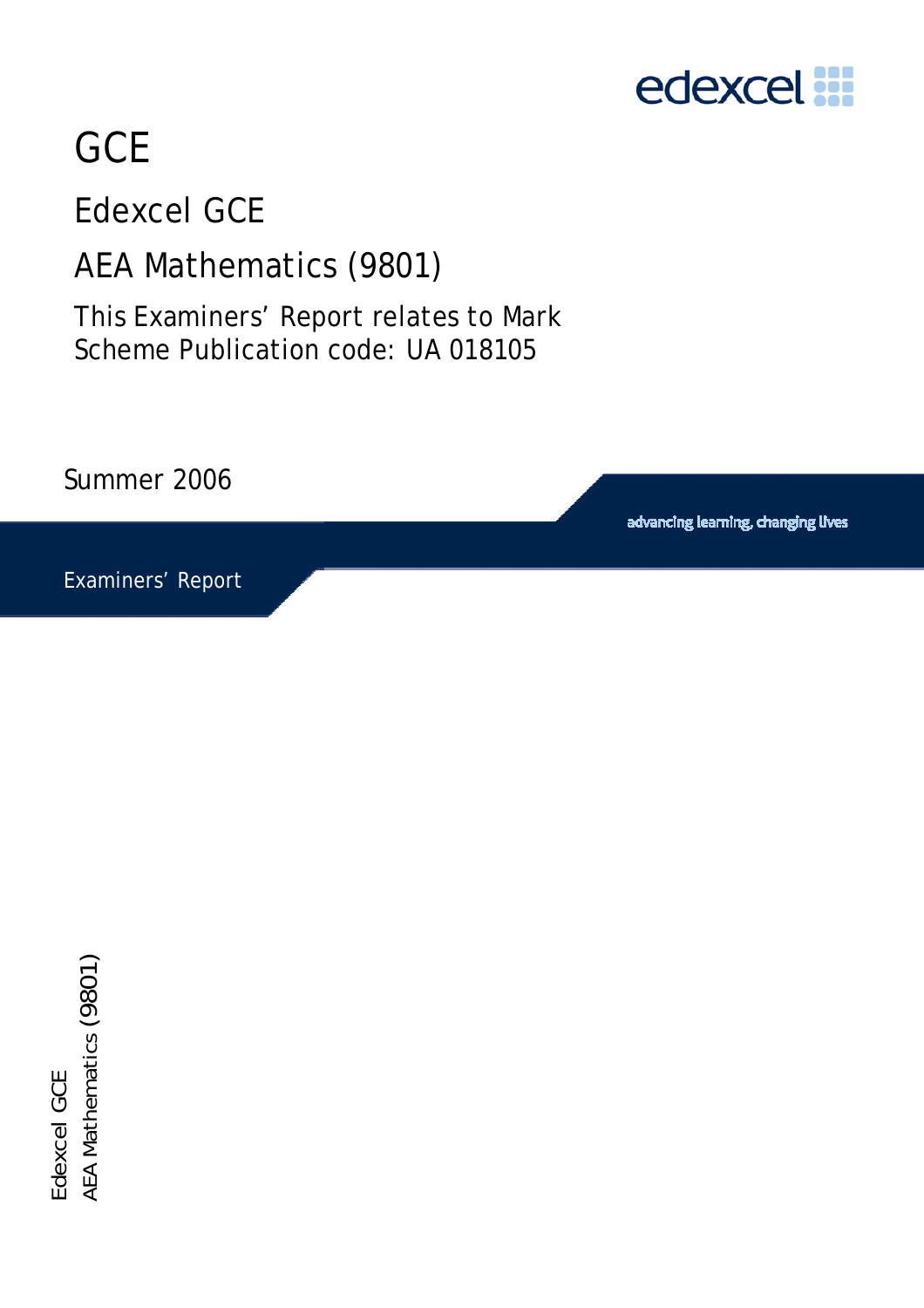Edexcel is one of the leading examining and awarding bodies in the UK and throughout the world. We provide a wide range of qualifications including academic, vocational, occupational and specific programmes for employers.

Through a network of UK and overseas offices, Edexcel's centres receive the support they need to help them deliver their education and training programmes to learners.

For further information please call our Customer Services on 0870 240 9800, or visit our website at www.edexcel.org.uk.

Summer 2006

Publications Code UA 018105

All the material in this publication is copyright © Edexcel Ltd 2006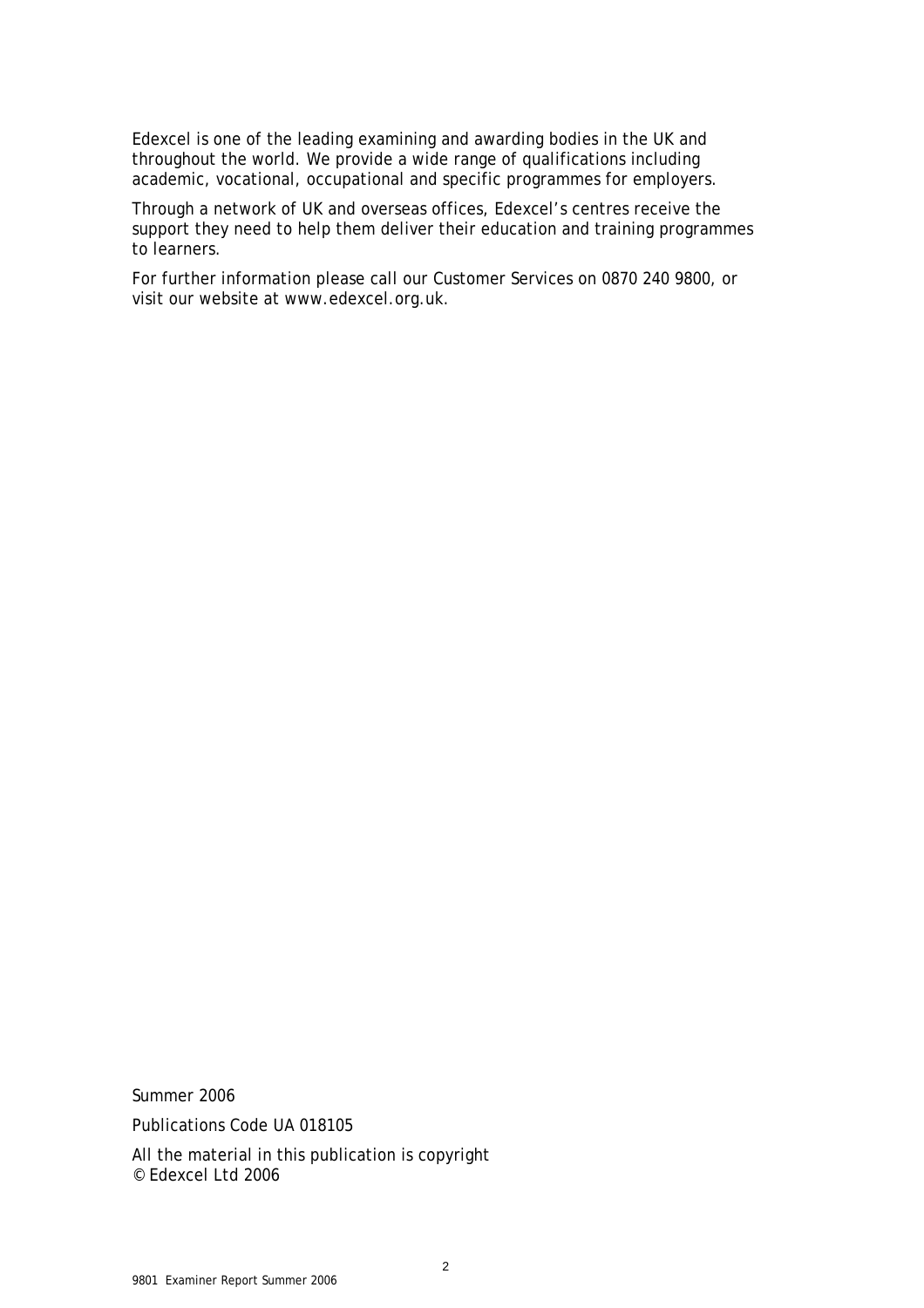### **Advance Extension Award AEA Specification 9801**

#### **Introduction**

The candidature for this paper was mixed. As in previous years, many of the candidates were not prepared for a paper of this type and their performance was disappointing. About 20 of the marks were gained easily, so most candidates earned most of these. However, there seemed to be an even greater frequency of basic arithmetic and algebraic errors. It is sometimes difficult to understand the strategy being used by schools to enter candidates for this examination. Many seem not to meet the design intentions of being in the top third of the A grade range.

The mean mark was slightly lower than in the 2005 paper. The number achieving the Merit level was very disappointing. The best of the candidates displayed some very good work and those gaining a Distinction showed a good grasp of the mathematical techniques involved and an ability to develop logical arguments, carry through extended pieces of algebra and work persistently to complete questions.

The six "S" marks (for style and appropriate explanations within the solution) were for the highest S marks obtained on a candidate's best three questions. Q1 had just one S mark available. Q2 to Q7 each had up to 2 S marks. Regrettably these marks were awarded infrequently as complete, efficient solutions to whole questions were all too rare. The single "T" mark was for a good attempt at all 7 questions, with good presentation and explanations.

#### **Question 1**

Nearly all candidates were able to write down the binomial expansion. There were the inevitable sign errors however. It was extremely surprising that so many candidates who had correctly answered part (a) were then unable to spot the connection with the sequence given in (b). Often candidates were seeking a link which involved a non-constant *a*. Even many of those who identified *y* with  $x/(1 + x)$  were unable to simplify their expression to the required form. Attempts at part (c) were few and far between. Many simply stated ׀ *x*׀ < 1. There were very few complete, convincing solutions to this part.

#### **Question 2**

Many candidates seemed to be put off by the appearance of the given equation. Again surprisingly many failed to recognize the common factor altogether and others simply cancelled the factor and then ignored it. Those who started with the given equation and failed to factorise usually became immersed in a mass of trigonometry and made no progress. Those who did deal with the factor usually obtained at least three of the available marks and many correctly identified all four solutions for this part. Very many candidates tackled the "other" equation by squaring. Often this led to one of the answers though rarely both. However as is usually the case, approaches which involved squaring led to spurious answers. Hardly any students seemed to be aware of this and checked their values. Consequently several incorrect answers were often given. The final accuracy mark was then withheld, as were possible S marks. Candidates at this level should be aware that methods which avoid squaring are likely to prove more effective and are less likely to lead to incorrect answers.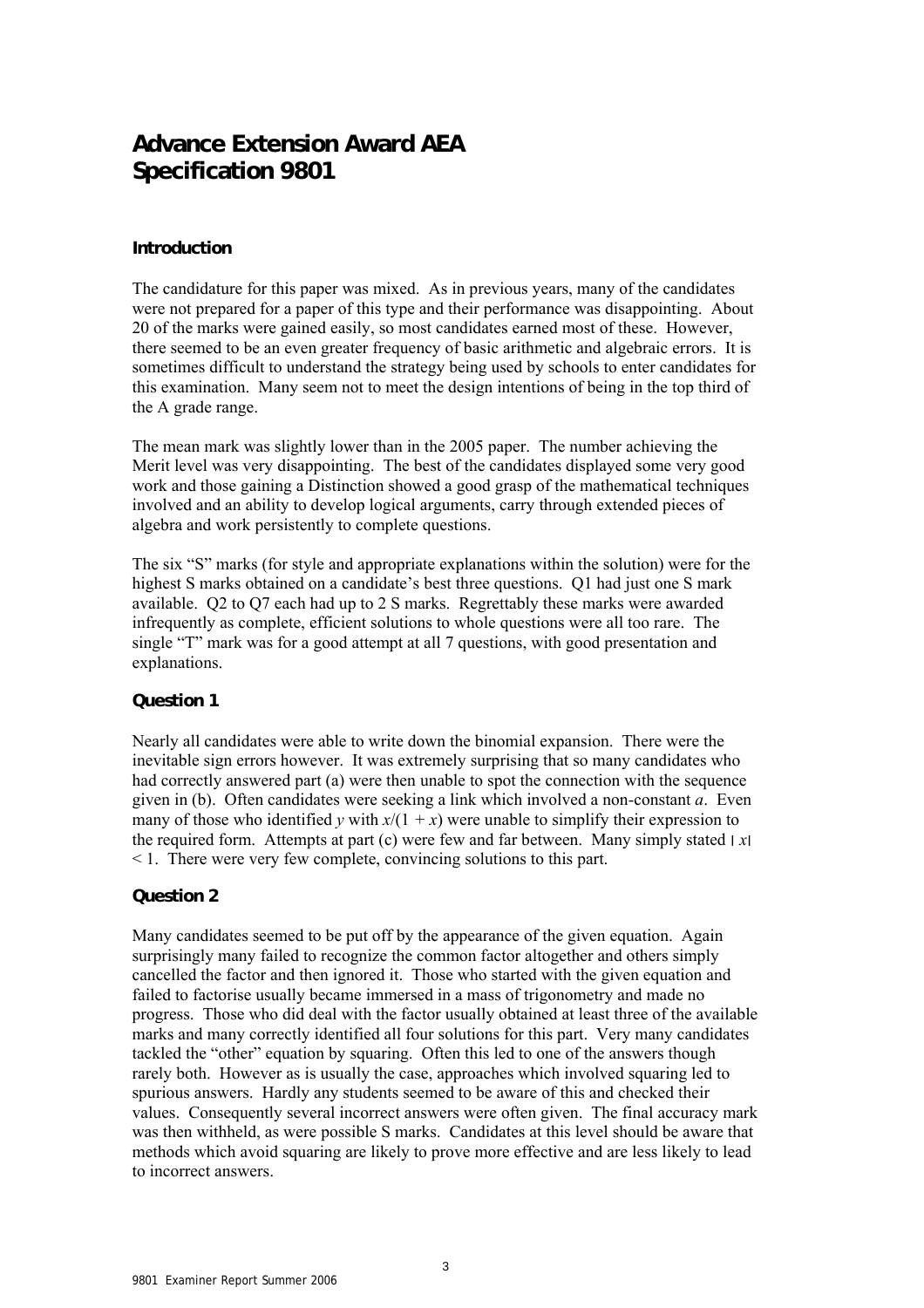#### **Question 3**

The response to this question was mixed. Many were well prepared for work involving the theory of logarithms but others not. The first part was usually answered well, often using the change of base formula rather than the printed suggestion of using z. In part (b) many failed to give convincing reasons for rejecting the answer  $y = x$  which should have resulted from  $log_v = \pm 1$ . In the final part, many realized that  $v = 1/x$  still. However relatively few were able to give a fully convincing argument for the removal of logs to arrive at the equation  $x^4 - x^2 - 1 = 0$ . Those who did get that far were often able to produce surd forms for *x* and *y*. However again some solutions lacked conviction about the sign patterns of the answers.

#### **Question 4**

The bookwork necessary to answer the first part was often not known. Many candidates simply implicitly differentiated the equation of the circle to arrive at a form for d*y*/d*x* in terms of *x* and *y*. Very few progressed from there. Those who substituted *mx* for *y* and used the  $b^2$ =4*ac* approach were often successful, though algebraic/arithmetic slips were too frequent, which was disappointing as the answer was printed on the paper. In part (b), many candidates did not spot the factors for the two *m* values. They resorted to the quadratic formula and perhaps not surprisingly often failed to get to the simplified form for

the values of *m*. The most popular approach then was to insert  $y = -\frac{2}{3}x$  into the equation

of the circle. Often simplification of their resulting equation produced errors. Surprisingly few seemed to realise that their equation should have repeated roots.

Part (c) of the problem required insight into the relationship of the position of the two circles and the two points  $(-4, 7)$  and  $(4, -7)$ . Only a small number of candidates saw this, perhaps because so few drew a reasonable diagram. Some did so and gained these two marks immediately but others effectively attempted to repeat the algebra from part (b) and rarely were able to work it right through to get a correct point for *P* or *Q*. This approach involved a lot of work for two marks.

#### **Question 5**

Most of the candidates made good progress on parts (a) and (b) – many scoring all 7 marks. Again however there were large numbers of silly slips in solving two (usually correct) equations for  $\mu$  and  $\lambda$  in part (a). This is very disappointing in candidates at this level. Part (b) was sometimes answered by the vector product approach, though generally the standard scalar product method was used. Part (c) was more searching but there were some good attempts from those who realized they first needed to form the vector **AB**. However some attempts to form **AB** had an expression in terms of just  $\lambda$  or just  $\mu$ . Some used the efficient method of equating their vector to  $\alpha$  (2, 1, 2) and then using the fact that the **i** component equals the **k** component etc. Others used a scalar product approach successfully. Some stated that  $AB = (2, 1, 2)$  rather than some multiple of it and were then able to make no further progress.

#### **Question 6**

This was the question in which many candidates earned their highest marks. It was also the one for which most S marks were gained. Virtually all candidates scored the first mark. Differentiation was generally good in part (b) and many candidates scored all 5 of these marks. A common error was to state that  $\ln x=1$ . There were also many good attempts at part (c). Nearly all recognized the need to take the difference of two areas. Those who sought to find the area of the triangle by forming the equation of the line and then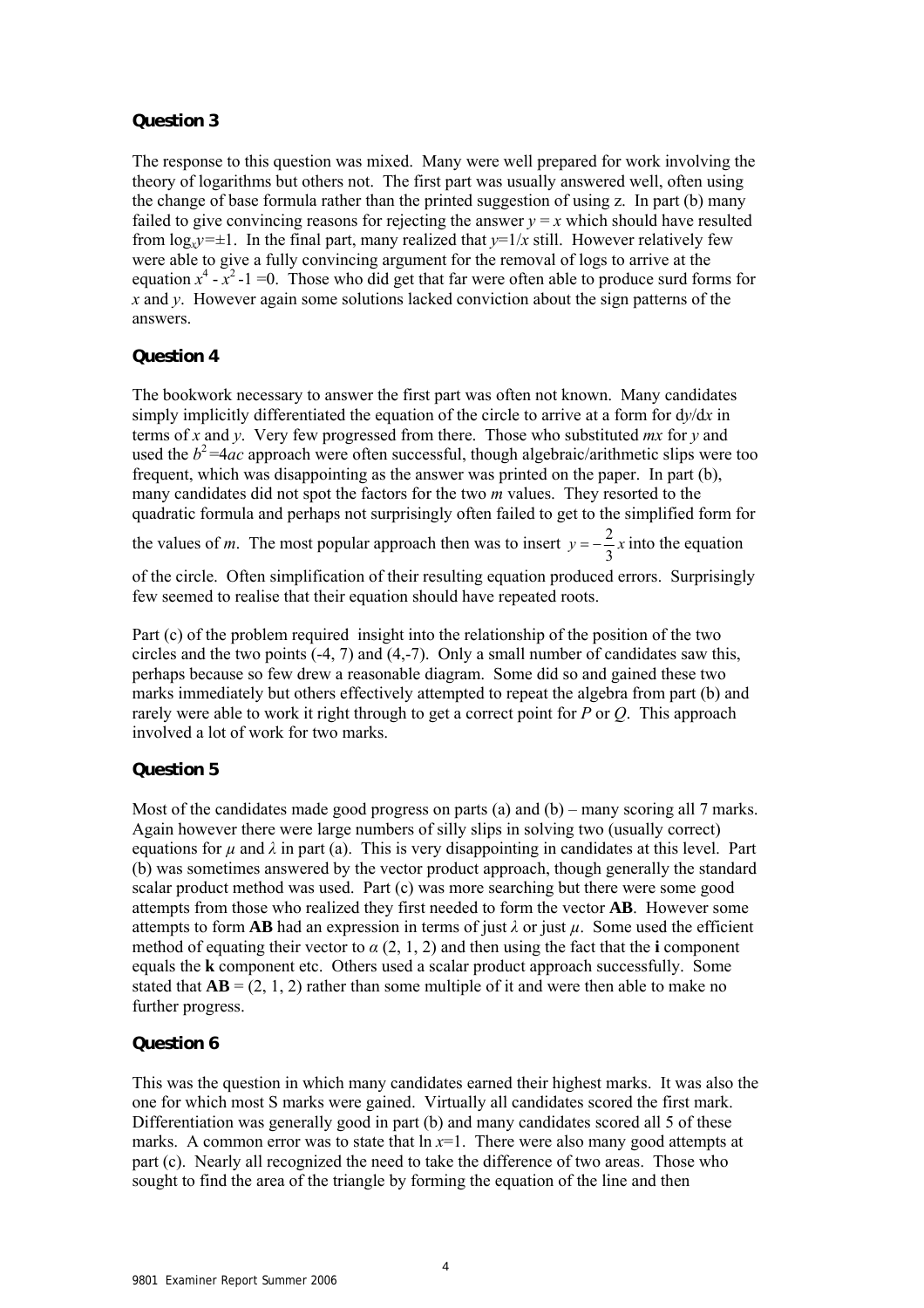integrating usually came unstuck in a mass of algebra and they rarely obtained the correct value. Fortunately most simply used half the base x height! Integration of *y* was usually well done. Similar numbers of candidates used direct integration by parts (*x*sin(ln *x*) etc.) as used the substitution  $u=ln x$ , resulting in  $\int e^u \sin u \, du$ . Many were able to complete the two cycles of parts and obtain the correct answer.

#### **Question 7**

There were mixed responses to this question. Many candidates made very little progress and quite a number just carried out the differentiation in part (d). Reasonable diagrams to help with part (a) were rarely seen. Often terms were used without either a diagram or an explanation, leaving it to the examiner to interpret what the candidate was trying to do. The most successful approach was to consider two similar triangles *POB* and  $PO_2B_2$  and forming sin  $\alpha$  for each. Many were then unable to formulate the geometric sequence for the total area of the circles, so there were even fewer correct answers in the required simplified form. It was disappointing that so many attempts were dimensionally incorrect.

Part (c) proved to be difficult. Few dealt with the major arc of circle *C*1. Answers to part (e) proved to be even more elusive. Many equated the derivative to zero and seemed happy to state that the least value occurred when  $\cos \alpha = 4/\pi$ . Some better efforts arrived at this point, realised that this had no solution and then tried to show that S was either a decreasing or an increasing function in the interval  $[\pi/6, \pi/4]$ . There were very few complete solutions to this part. It seems that even the best candidates for this paper are unaware that maxima and minima are local events firstly and only sometimes global maxima/minima.